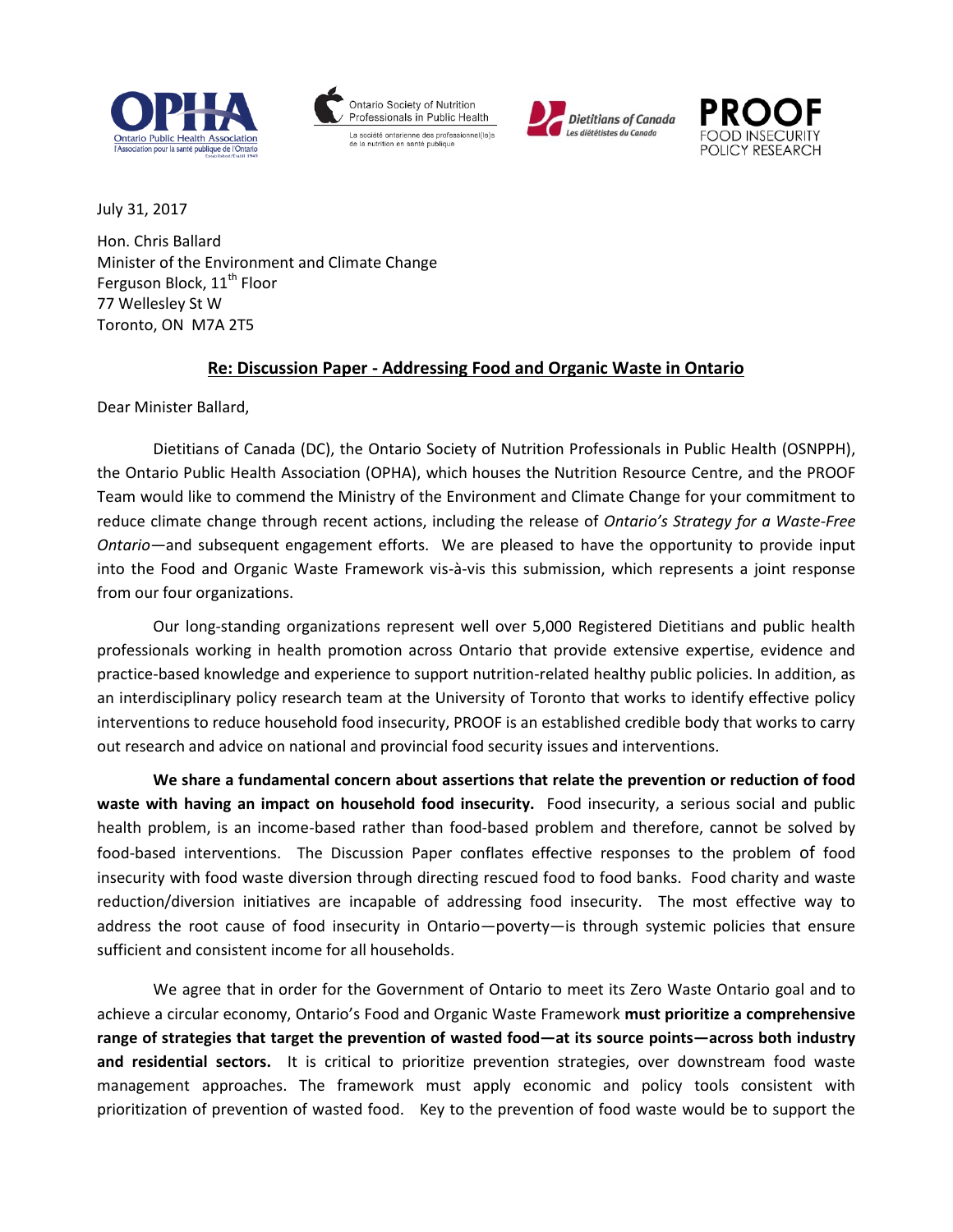development of a broad range of food literacy attributes, targeted social marketing and educational campaigns/activities.

The Ministry would benefit from **recruiting key partners that represent various sectors for its multistakeholder working group** including, the Ontario Food Collaborative, Ontario Public Health Association's Nutrition Resource Centre & Environmental Health Working Group, Ontario Society of Nutrition Professionals in Public Health, Dietitians of Canada & EatRight Ontario, the Canadian Food Inspection Agency, policy analysts, economists, public health inspectors and environmental health specialists, etc. This will support the development and implementation of Ontario's Food and Organic Waste Framework by ensuring evidence-based and targeted economic and policy measures, social marketing and educational campaigns, and consumer food literacy development.

We strongly support the Government of Ontario's consideration for a legislative ban of food waste as an upstream lever to correct the environmental impacts and financial costs to the public of industry sector food waste. Other actions to minimize the quantity of food that is discarded include strong disincentives like disposal fees, and fines to the value of carbon footprint equivalency for resource inputs (e.g., growing, packing, transportation of the wasted food). When surplus is donated for recovery, there should be no incentive or reward for such activity, since this practice will essentially reward and encourage further wastage.

We urge your ministry to consider its role in a system-level approach to addressing food and organic waste in Ontario by ensuring that strategies are upstream and effectual. We appreciate this opportunity to convey the collective expertise of our members and are hopeful that our recommendations will encourage a collaborative approach. Please find attached an *Appendix* with our detailed, evidence-based recommendations.

We would like to request a meeting to further discuss our recommendations, and the roles that our organizations can play in supporting the implementation, education and evaluation of the Food and Organic Waste Framework.

Sincerely,

 $M$  Est

Jemp Burn

Pegeen Walsh Candice Einstoss Jennifer Buccino Naomi Dachner Executive Director Co-Chair Regional Executive Director Research Coordinator OPHA OSNPPH Dietitians of Canada University of Toronto

PROOF

*Created in 1949, th[e Ontario Public Health Association](http://opha.on.ca/Home.aspx) (OPHA) is a non-partisan, non-profit organization that brings together a broad spectrum of groups and individuals concerned about people's health. OPHA's members come from various backgrounds and sectors from the various disciplines in public health, health care, academic, non-profit to the private sector. They are united by OPHA's mission of providing leadership on issues affecting the public's health and strengthening the impact of people active in public and community health throughout Ontario. This mission is achieved through professional development, information and analysis on issues effecting community and public health, access to multidisciplinary networks, advocacy on health public policy and the provision of expertise and consultation.*

*The [Ontario Society of Nutrition Professionals in Public Health](http://www.osnpph.on.ca/) (OSNPPH) is the independent and official voice of Registered Dietitians working in Ontario's public health system. OSNPPH provides leadership in public health nutrition by promoting and supporting member collaboration to improve the health of Ontario residents.*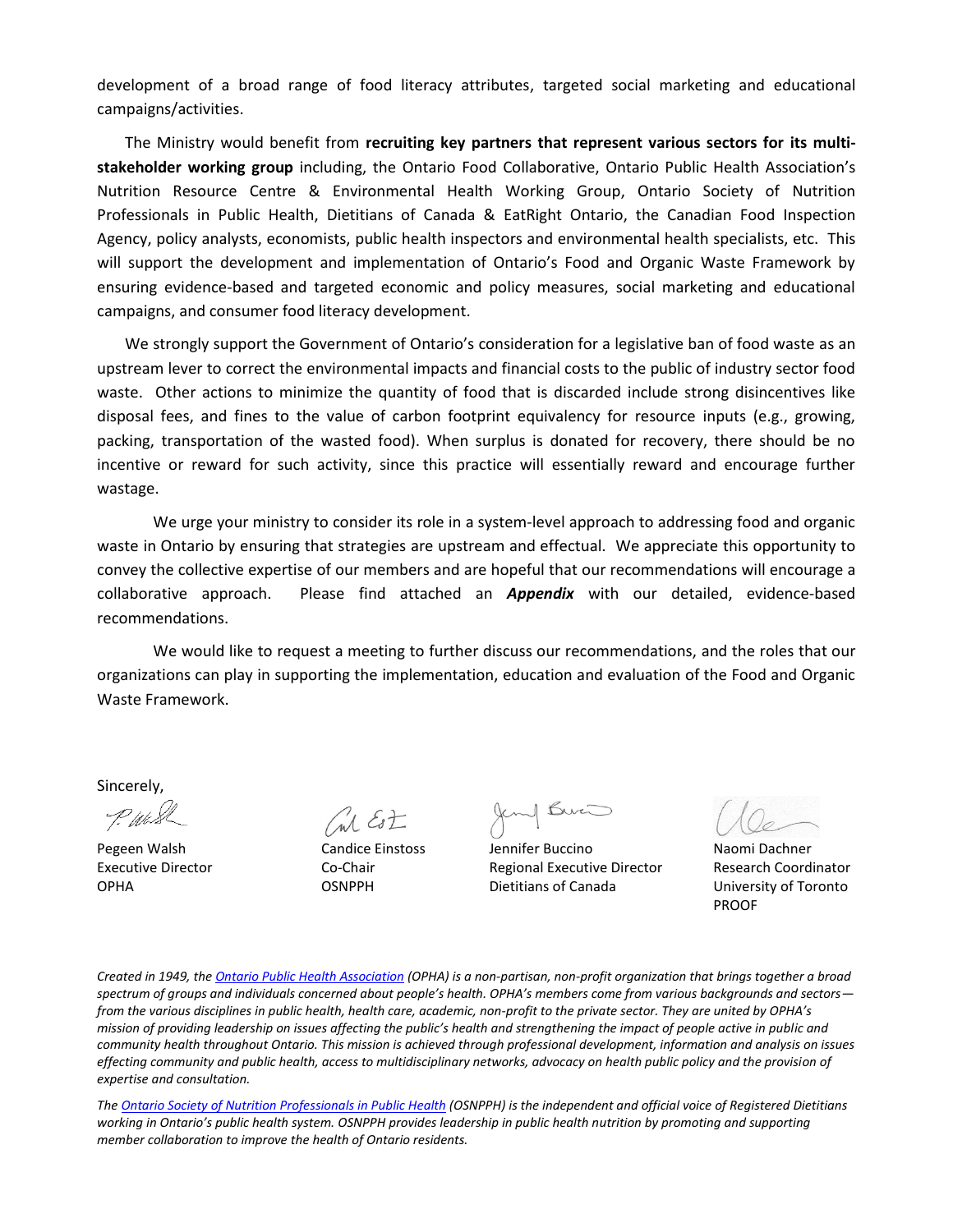*[Dietitians of Canada](https://www.dietitians.ca/) (DC)is the professional association representing 6,000 members at the local, provincial and national levels with regional offices in British Columbia, Alberta and the Territories, Saskatchewan and Manitoba, Ontario, Quebec and Atlantic Canada. Our purpose is to advance health through food and nutrition. We provide evidence-based food and nutrition information; support easier access to adequate, safe and healthy food; promote professional best practices; and advocate for better access to dietitians to meet the health needs of Canadians.*

*Funded by CIHR, [PROOF](http://proof.utoronto.ca/) represents an interdisciplinary policy research team located at University of Toronto-Nutritional Sciences, Faculty of Medicine, that work to identify effective policy interventions to reduce household food insecurity.*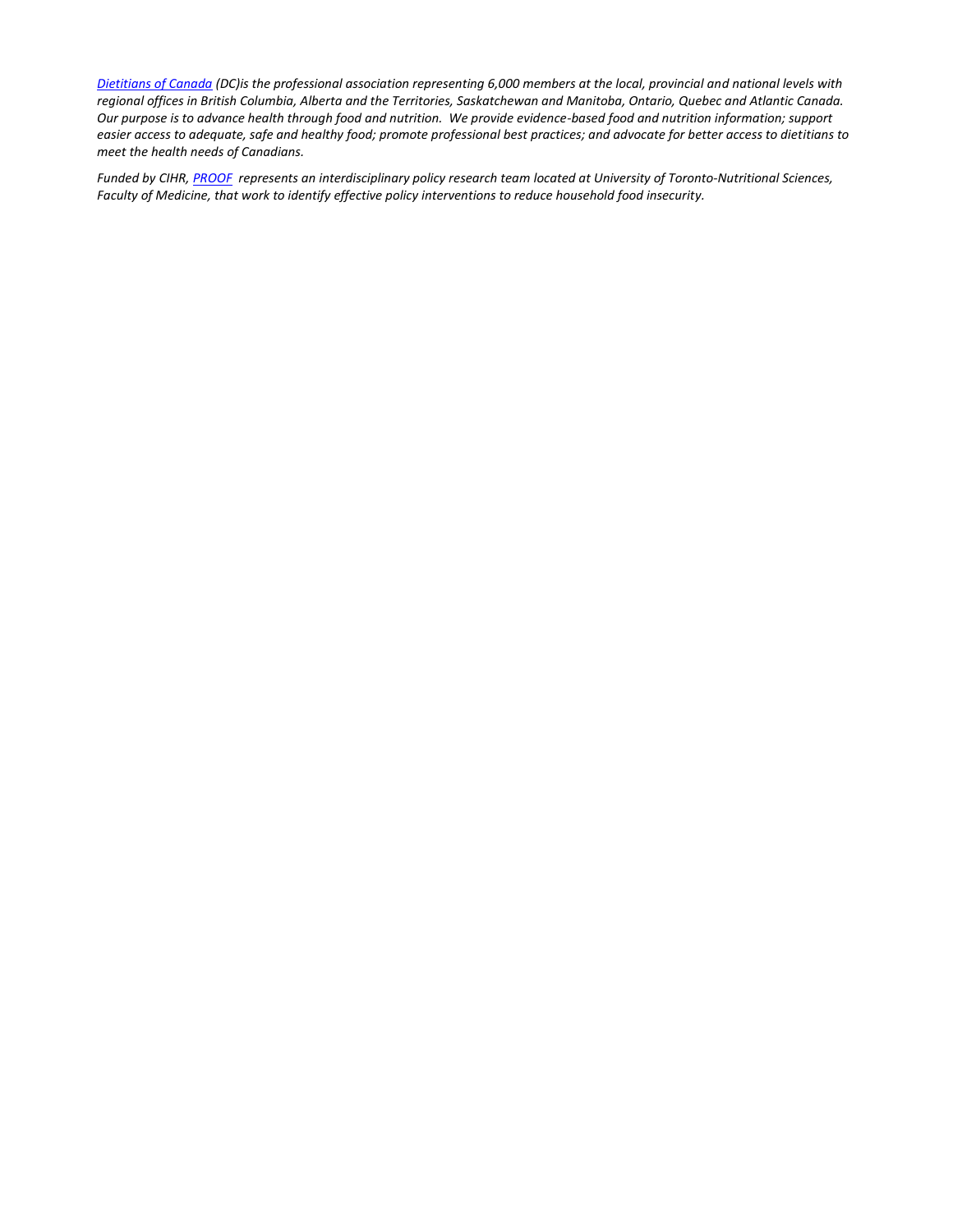## **Appendix: Recommendations for the Ministry of Environment and Climate Change's** *Discussion Paper: Addressing Food and Organic Waste in Ontario*

[Dietitians of Canada](https://www.dietitians.ca/About-DC.aspx) (DC), the [Ontario Society of Nutrition Professionals in Public Health](https://www.osnpph.on.ca/about-us) (OSNPPH) and th[e Ontario Public Health Association](http://www.opha.on.ca/About-OPHA.aspx) (OPHA), and PROOF, [Food Insecurity Policy Research,](http://proof.utoronto.ca/about-proof/) who will hereafter be referred to as "we", are pleased to have the opportunity to provide collective input to the Food and Organic Waste Framework under the Ministry of the Environment and Climate Change (MOECC).

Dietitians of Canada represents the national voice of Registered Dietitians, OSNPPH is the independent voice of Registered Dietitians Registered Dietitians working in Ontario's public health system, OPHA represents the voice of public health professionals from various disciplines working in public and health promotion throughout Ontario and is also the host of the Nutrition Resource Centre, and PROOF an interdisciplinary research team through the university of Toronto investigating household food insecurity. Together we provide extensive food and nutrition expertise, evidence and practice-based knowledge and experience to support public health and nutrition-related, healthy public policy and, as such, have collectively aligned our input towards the development of a Food and Organic Waste Framework.

We have provided a series of recommendations specifically related to the questions posed for public consultation in the Ministry of Environment and Climate Change's *[Discussion Paper: Addressing Food](http://www.downloads.ene.gov.on.ca/envision/env_reg/er/documents/2017/013-0094_DiscussionPaper.pdf)  [and Organic Waste in Ontario](http://www.downloads.ene.gov.on.ca/envision/env_reg/er/documents/2017/013-0094_DiscussionPaper.pdf)*. A summary of these recommendations is listed immediately below.

**\_\_\_\_\_\_\_\_\_\_\_\_\_\_\_\_\_\_\_\_\_\_\_\_\_\_\_\_\_\_\_\_\_\_\_\_\_\_\_\_\_\_\_\_\_\_\_\_\_\_\_\_\_\_\_\_\_\_\_\_\_\_\_\_\_\_\_\_\_\_\_\_\_\_\_\_\_\_\_\_\_\_\_\_**

We have provided four main, overarching recommendations*; the first recommendation is of highest priority to this collaborative* based on our greatest concern and collective, expert opinion. As the recommendations provided are high-level, with regard to the soon-to-be developed Framework for a Food and Waste Strategy, we have included additional "supplementary recommendations" or recommendations that will support the overarching four recommendations. Throughout this document, we have provided evidence-supported rationale immediately following each recommendation made by the collaborative.

\_\_\_\_\_\_\_\_\_\_\_\_\_\_\_\_\_\_\_\_\_\_\_\_\_\_\_\_\_\_\_\_\_\_\_\_\_\_\_\_\_\_\_\_\_\_\_\_\_\_\_\_\_\_\_\_\_\_\_\_\_\_\_\_\_\_\_\_\_\_\_\_\_\_\_\_\_\_\_\_\_\_\_\_\_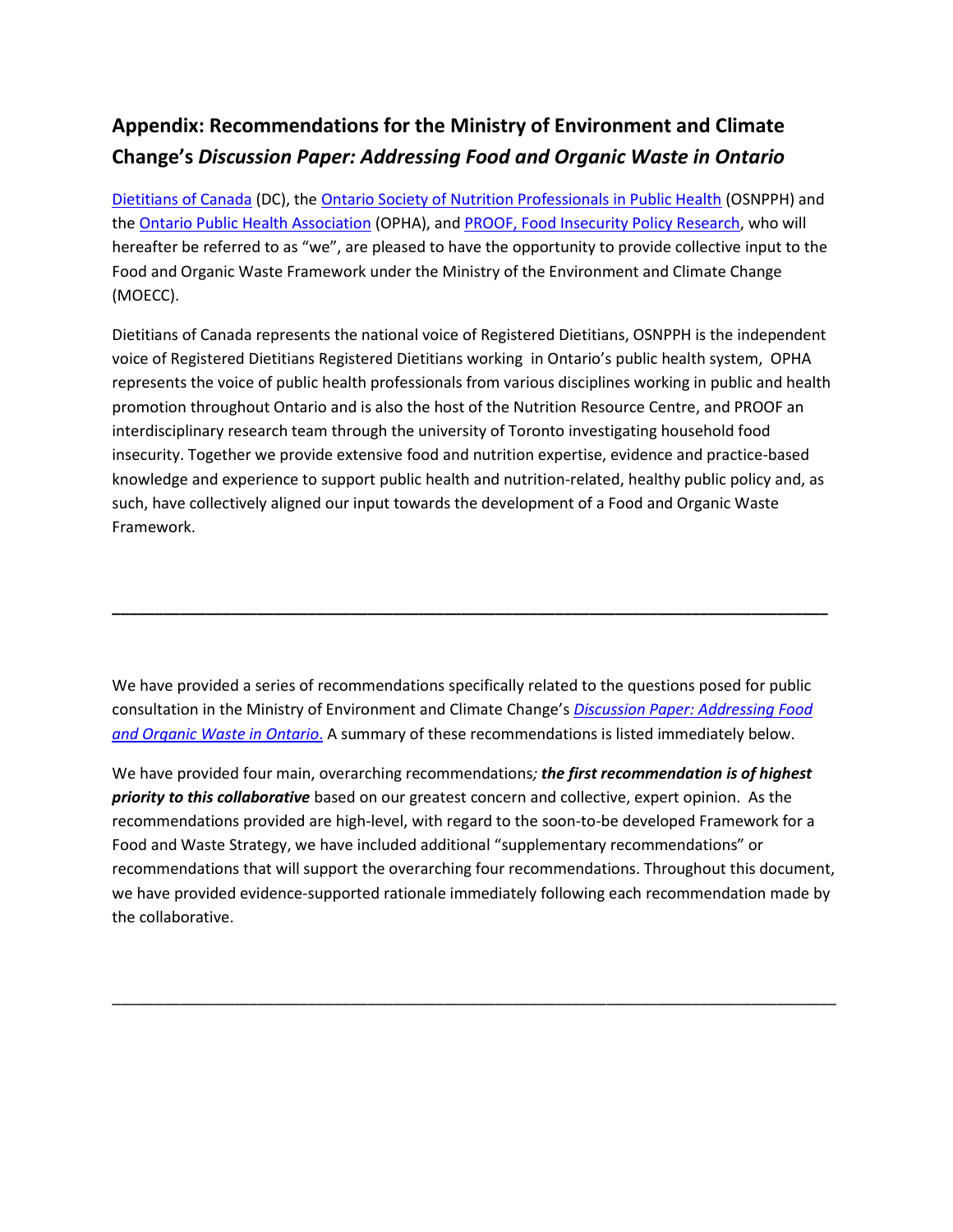# **Recommendations Summary**

### **Priority Recommendation:**

*Differentiate strategies to prevent or reduce food waste from those needed to address problems of household food insecurity in Ontario.*

#### **Supporting Priority Recommendation:**

*Stimulate wasted food end-markets that support economies, ensure food safety, and maintain dignity of recipients and consumers of rescued food.* 

#### **1.0 Recommendation**

Prioritize strategies that target the prevention of "wasted food", at the source point, over downstream "food waste" management approaches.

#### **1.1 Supporting Recommendation**

*Provide greater clarity between upstream approaches that prevent "wasted food" at the source point, and downstream waste management approaches that rescue, reduce or divert "food waste."*

#### **1.2 Supporting Recommendation**

*Apply economic and policy tools consistent with prioritization of prevention of wasted food over food waste management solutions.*

#### **1.3 Supporting Recommendation**

*Support the development of a broad range of food literacy attributes and employ targeted, social marketing as key strategies to shift public attitudes and change behaviours to prevent wasted food from the residential sector.* 

### **2.0 Recommendation**

*Engage key partners and experts to participate in the multi-stakeholder working group of experts to support the development of Ontario's Food and Organic Waste Framework and in development of evidence-based, targeted social marketing and educational campaigns/activities.*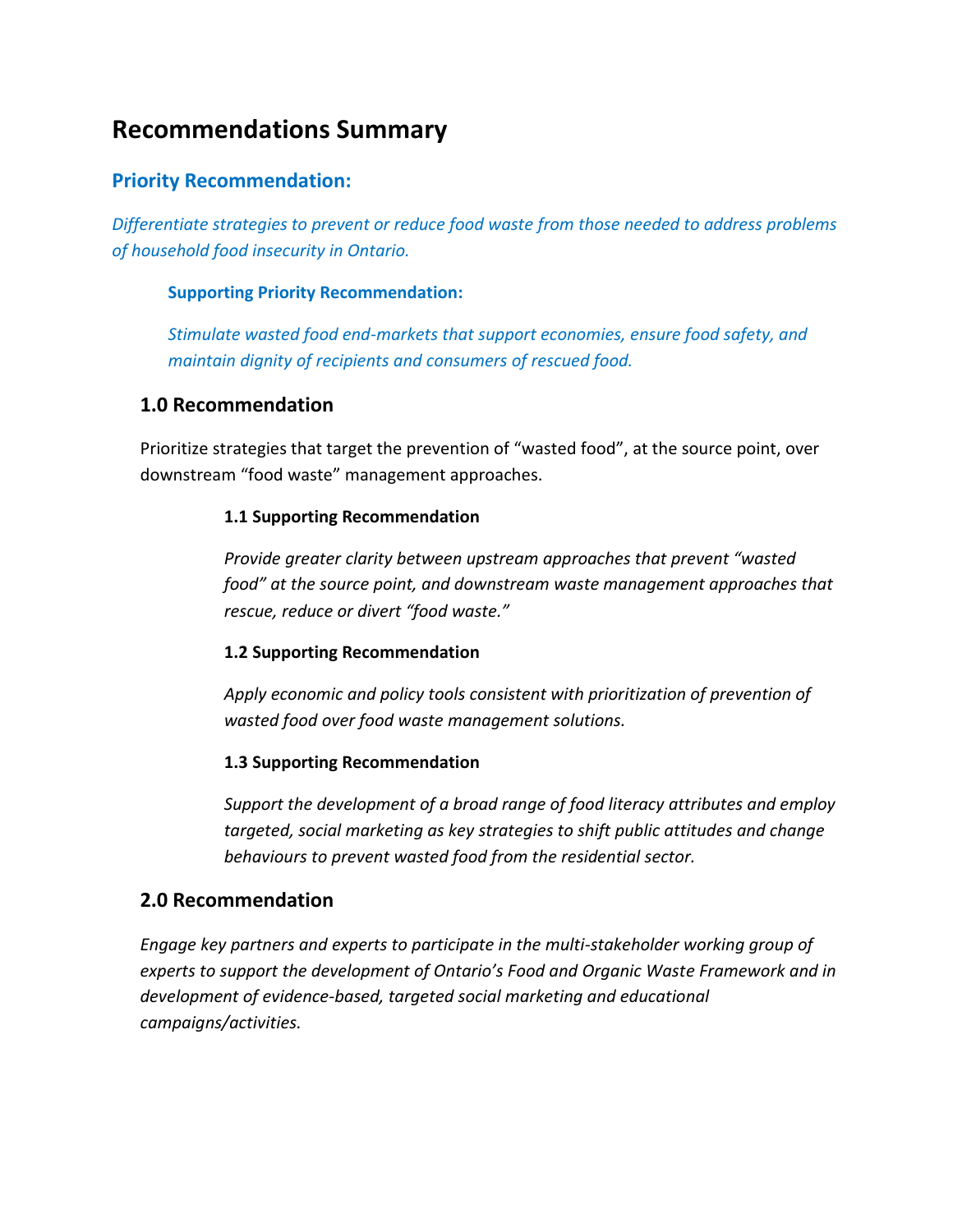#### **3.0 Recommendation**

*Use policy and economic instruments effectively to correct food sector market failures, such that the industry sector/market system be accountable financially and environmentally for the food waste it generates.*

**\_\_\_\_\_\_\_\_\_\_\_\_\_\_\_\_\_\_\_\_\_\_\_\_\_\_\_\_\_\_\_\_\_\_\_\_\_\_\_\_\_\_\_\_\_\_\_\_\_\_\_\_\_\_\_\_\_\_\_\_\_\_\_\_\_\_\_**

### **Priority Recommendation:**

### *Differentiate strategies to prevent or reduce food waste from those needed to address problems of household food insecurity in Ontario.*

Feeding people is close to the top priority (second only to prevention) for consideration in the "food waste hierarchy" (p.18) in the MOECC's discussion paper *[Addressing Food and Organic Waste in](http://www.downloads.ene.gov.on.ca/envision/env_reg/er/documents/2017/013-0094_DiscussionPaper.pdf)*  **[Ontario](http://www.downloads.ene.gov.on.ca/envision/env_reg/er/documents/2017/013-0094_DiscussionPaper.pdf).**<sup>1</sup> The Ontario Ministry of the Environment and Climate Change asserts that initiatives involving the collection and donation of surplus food to local food banks and other food charities both reduce food waste and increase food security among Canadians in need (p. 10).<sup>1</sup> The discussion paper further conflates food waste diversion efforts and food security by referring to the development of Ontario First Food Security Strategy.<sup>1</sup> Regarding evidence-based for a strategy to adequately address the problem of food insecurity in Ontario, we strongly recommend the MOECC refer to the multiple submissions to Ontario's First Food Security Strategy provided by members of this collaborative ([OPHA,](http://www.opha.on.ca/getmedia/f3ca7524-3587-4374-8c09-f96c91534534/OPHA-Response-to-Ontario-Food-Security-Strategy-May-2017_1.pdf.aspx?ext=.pdf) [OSNPPH,](https://www.osnpph.on.ca/upload/membership/document/2017-06/osnpph-response-to-ofss-31my17.pdf#upload/membership/document/2017-06/osnpph-response-to-ofss-31my17.pdf) [DC](file:///D:/Food%20Waste%20Resources/GOV%20ON/Draft%201%20feedback/:%20https:/www.dietitians.ca/Downloads/Public/2017-05-DC-response-to-Ontario-Food-Security-Strat.aspx) and see [PROOF's website](http://proof.utoronto.ca/resources/proof-annual-reports/annual-report-2014/)) for evidence-based information about the problem of food insecurity and effective policy responses to address food insecurity.

Implicit in proposals to direct edible waste to food banks and other food charities, such as this one, but also in other prominent campaigns like the [National Zero Waste Council's](http://www.nzwc.ca/Pages/default.aspx), is the idea that food waste can be used effectively to address problems of hunger and food insecurity in our country, and that measures are required to promote the donation of edible food waste by the private sector to food banks and other community organizations. Both claims are seriously misguided.

While corporate food waste unquestionably should be reduced and prevented, expanding the donation of unsaleable products to food banks and other charitable food programs will not prevent food from being wasted and will do little to reduce waste, the bulk of which is generated at the household-level. **Furthermore, food waste cannot address the large and growing problem of household food insecurity in our communities.** 

Household food insecurity refers to inadequate or insecure access to food due to financial constraints.<sup>2</sup> A household that is food-insecure is struggling to put meals on the table because there isn't enough money. More than four-million Canadians live in food-insecure households.<sup>2</sup> The prevalence of household food insecurity in Ontario was 11.9% in 2014,<sup>3</sup> representing nearly 600,000 households and more than 1.5 million people. Food insecurity erodes people's health, setting the stage for them to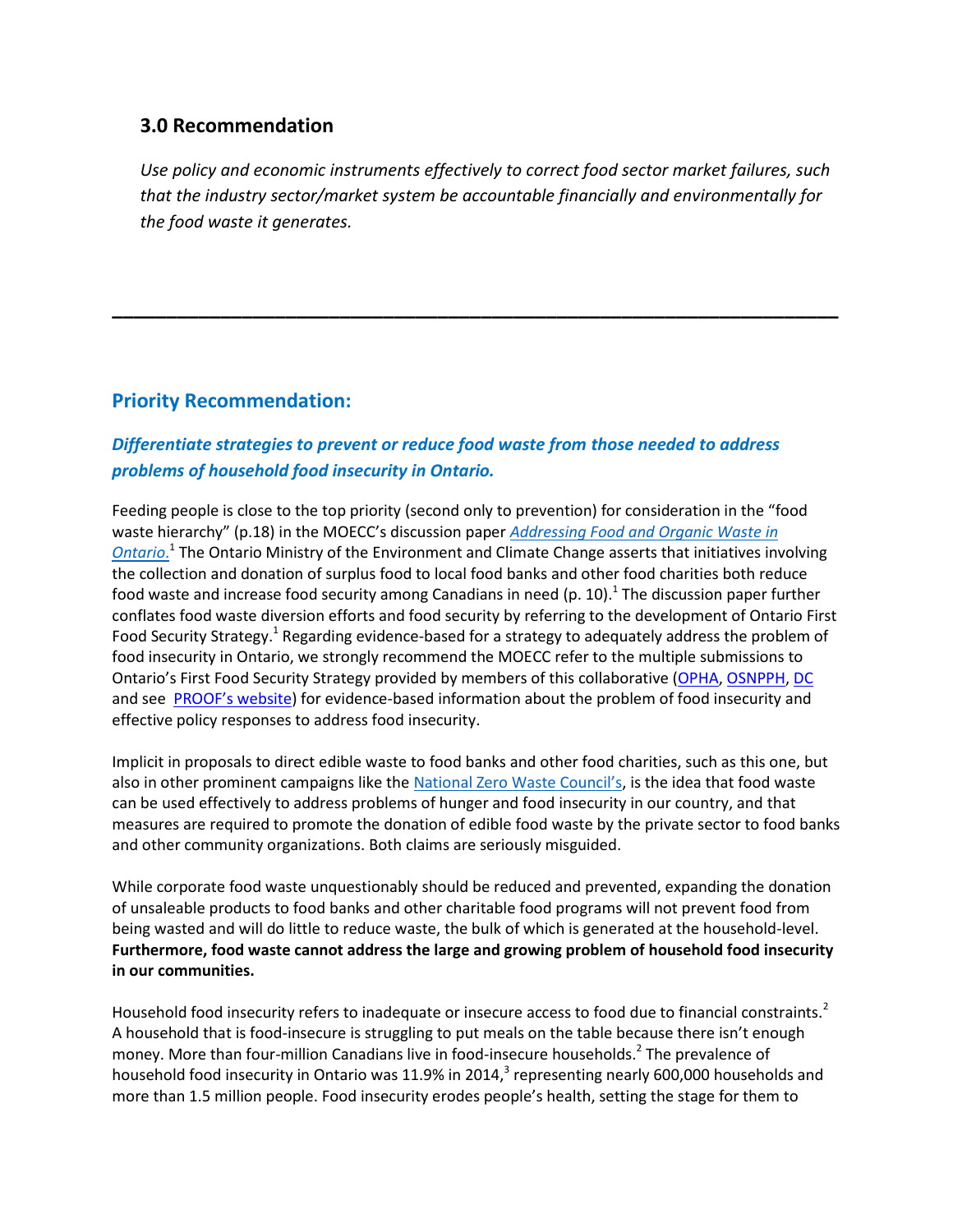develop a host of mental and physical health problems.<sup>4-6</sup> Food insecure individuals are less able to manage chronic health conditions<sup>7-8</sup> and PROOF's research has shown that over the course of a year, Ontario adults in severely food-insecure households consume 2.5 times the health-care dollars of those who are food-secure.<sup>9</sup> It is a public health problem that requires immediate government attention.

In the discussion paper, the primary end-market suggested for wasted food or "food rescue" is charitable food redistribution organizations, which are dependent on food donations to redistribute free food to individuals and families experiencing household food insecurity.<sup>1</sup> Throughout the discussion paper, examples of such organizations are provided, including food banks, meal centres and shelters (page 10, 18, 20).<sup>1</sup> It is asserted by the MOECC that supporting a charitable food distribution system through food rescue is a key strategy to feed people and "improve food security." $1$ 

**Food banks, the chief mode of food charity in Canada and the target of waste reduction initiatives are incapable of addressing the problems of food insecurity in our country.** Research consistently shows that only about one-quarter of food insecure households use food banks; most do not,  $4,10-12$  and those who do are not rendered food-secure by the experience.<sup>10</sup> Food bank use neither decreases the probability of a household being food insecure, nor lowers the severity of a household's food insecurity. While the receipt of charitable food assistance must diminish hunger in the short term, this is a far cry from rendering someone food secure. That would mean they were secure in their ability to meet their food needs independently going forward. Getting a free meal or bag of food isn't enough to achieve this state. This holds true for the food assistance provided through charitable meal and snack programs as well.

Food banks lack the capacity to meet even the short-term needs of those who seek their assistance. They are ad hoc, extra-governmental, voluntary organizations. Their operations are completely dependent on donations (of cash or food), so what they have to give out is quite simply what they were given. It is routine for food banks to restrict the amount and frequency of food assistance given to any one household and to report having to cut back on the amount of food they distribute to people because demand exceeds supply.13-15 The help food banks provide is nowhere near enough to change households' abilities to meet their basic needs.

However, supply is only one of the constraints agencies offering charitable food assistance face. Most are also limited by the lack of funding and limited staff resources.<sup>14</sup> Food banks and other charitable food programs are heavily dependent of volunteer labour;<sup>14</sup> volunteers are responsible for receiving, sorting, parceling, storing and distributing food. Further, most food banks (78%) operate only one to two days each week, $^{14}$  and many are reliant on donated space. Research shows that most food banks are operating at full capacity, doing what they can, to provide as much safe food as they can to their clients.<sup>14</sup> Channeling more surplus food would further tax an already fragile system.

Safety is a fundamental issue identified in the Ministry's paper. Managing food safety is a key operational concern of food banks currently. The existing "Good Samaritan" legislation frees food industry to donate products that do not comply with the standards applied to food retail and food service operations, absolving them of liability for the health and safety of food donated to food banks. Operating outside of this normative legislation means that individual food banks have had to develop and institute practices to deliver safe food to their clients and quite literally get their hands "dirty" going through donated foodstuffs to discard inedible waste and sort the remaining food into stages of freshness so that food may be stored and distributed appropriately. It also means that charitable food assistance programs bear the costs of disposing of donated foodstuffs that cannot be distributed.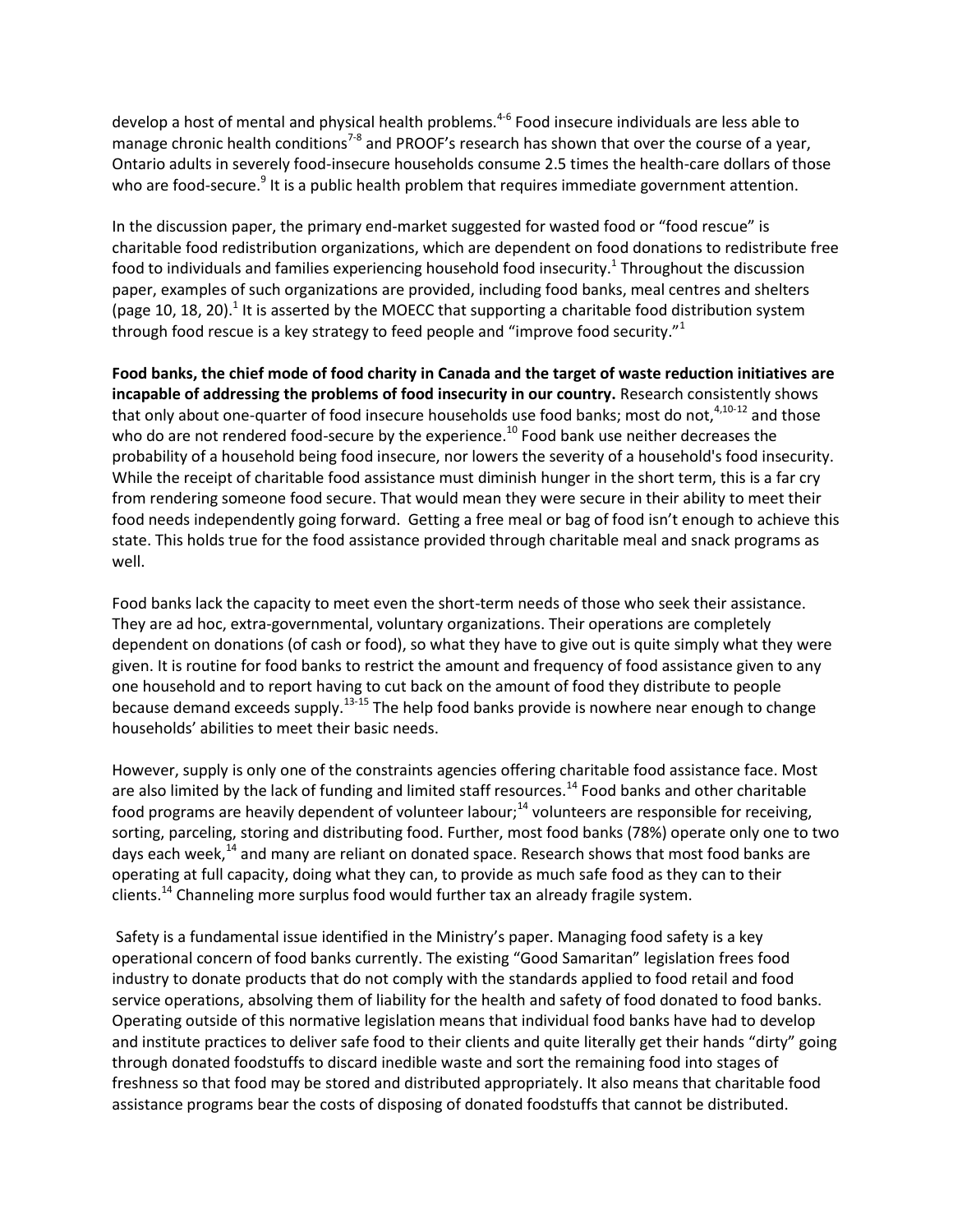Increasing the volume of surplus food donations which are exempt from the usual food safety standards will increase the burden on voluntary organizations to manage this food supply, heightening the need for well trained volunteers to separate edible from inedible food, increasing the volume of food waste that these agencies must dispose of, and potentially posing an increased food safety risk to food bank users.

Food insecurity is not a food-based problem and thus cannot be solved by food-based interventions. It is a problem of material deprivation. **The most to effective way to address the root cause of food insecurity in Ontario and Canada is through systemic policy responses that ensure sufficient and consistent income for all household.**

#### **Supporting Priority Recommendation:**

### *Stimulate wasted food end-markets that support economies, ensure food safety, and maintain dignity of recipients and consumers of rescued food.*

We are pleased to see the MOECC has recognized the need to support the development of viable endmarkets for food and organic waste to be recovered and reintegrated back into the economy (page 27).<sup>1</sup> However, it is concerning that end-markets are being discussed only in relation to food waste (e.g., recycling food waste for anaerobic digestion) and not wasted food, particularly given the emphasis of "food rescue" in the discussion paper.

While we are deeply concerned with food banks being the target of waste reduction initiatives, we recognize that there are already instruments in place, such as the Taxation Act, 2007, that support food rescue in Ontario. **We urge the Government to stimulate and support end-markets for food diversion products that ensure food safety and maintain the dignity of consumers of redistributed/recued foods, whilst also contributing to local economies.** 

Internationally there are many examples of alternative end-markets for food waste recovery initiatives, where surplus foods that are near or at their "best-before" and "expiry" date are liquidated at or below market value for quick sale to the public. These alternative markets, such as [WeFood market](http://www.independent.co.uk/news/world/europe/denmark-food-waste-supermarket-we-food-copenhagen-surplus-produce-a6890621.html) in Copenhagen, use positive approach to reduce food waste that both increases community food access to low-cost foods and contributes to local economies and/or public support systems (e.g., in some countries revenues from the market are donated to charities). [The Real Junk Food Project,](http://therealjunkfoodproject.org/about/) similarly, is an alternative food market stocked with rescued, edible food waste where consumers can "pay as you feel" so that consumers of varied economic status can participate in the market system to procure food in a dignified way.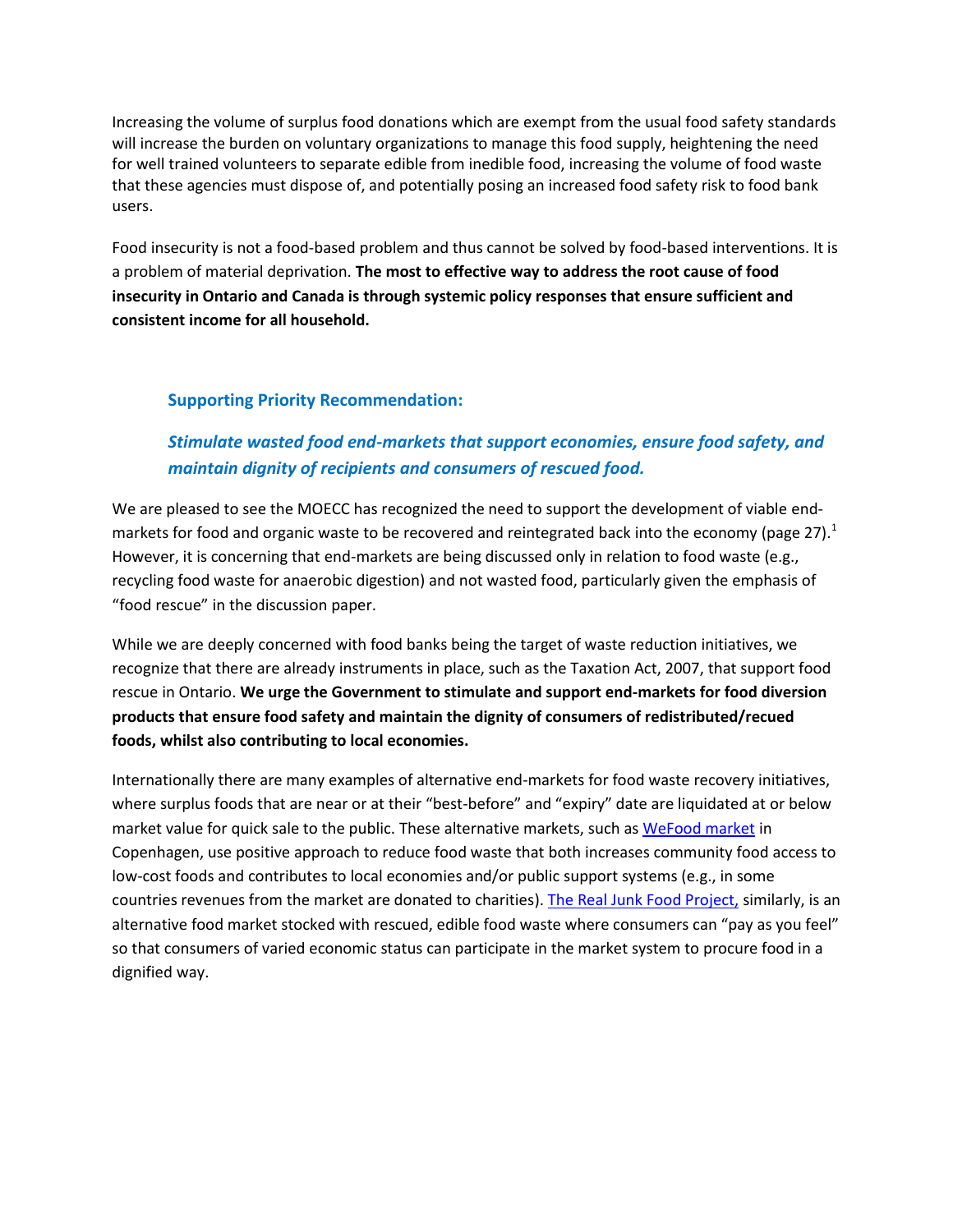### **1.0 Recommendation**

### *Prioritize strategies that target the prevention of "wasted food", at the source point, over downstream "food waste" management approaches.*

The Government of Ontario's has made a crucial commitment to reduce climate change through *[Ontario's Strategy for a Waste](https://files.ontario.ca/finalstrategywastefreeont_eng_aoda1_final-s.pdf)-Free Ontario* and it's framework to achieve Ontario's vision for a circular economy.<sup>19</sup> We commend your Ministry on setting a *Zero Waste Ontario* goal as part of this strategy. 19 Though there is urgent need to reduce current amounts of food waste that end-up in waste stream and necessitate waste management solutions, prevention of food waste is the preferred upstream approach having the environmental greatest impact. Therefore, it is astute that the focus of the Zero Waste Ontario goal is an enlightened approach emphasizing the prevention of waste rather than reliance on traditional end-of-life waste management solutions. 19

Continuing momentum, we feel the content and components of the discussion paper, *[Addressing Food](https://files.ontario.ca/finalstrategywastefreeont_eng_aoda1_final-s.pdf)  [and Organic Waste,](https://files.ontario.ca/finalstrategywastefreeont_eng_aoda1_final-s.pdf)* and soon-to-be-developed Framework reflect the necessary strategies to achieve Waste-Free Ontario's goals, objectives and actions.<sup>1,19</sup> To realize the Government of Ontario's Zero Waste Ontario Goal, we strongly recommend Ontario's Food and Organic Waste Framework prioritize and implement strategies that target the prevention of food that is being wasted or discarded, at the source point, in both the industry and residential sectors.<sup>19</sup> In addition, when surplus or excess food is available throughout the value chain, any diversion away from landfill must be considered in terms of realistic distribution and capacity.

#### **1.1 Supporting Recommendation**

*Provide greater clarity between upstream approaches that prevent "wasted food" at the source point, and downstream waste management approaches that rescue, reduce or divert "food waste."*

While the MOECC discussion paper provides a "Food Waste Hierarchy", which clearly identifies the **prevention of food waste as a top priority situated above food waste diversion and/or food recovery**  strategies.<sup>1</sup> There must be greater clarity in the MOECC's discussion paper between approaches that aim to prevent *wasted food* **(**e.g., excess, surplus food, edible food) vs. those that reduce/divert *food waste (inedible by-products)*. To improve clarity, we propose the following definitions:

 **Wasted food** – Food waste, food and/or ingredients that are discarded by the industry or residential sectors, that is preventable or avoidable (e.g., overproduction of food with poor flow of products through chain, excess or surplus of retail food exceeding consumer demand, food that has expired, food that was prepped to eat and then thrown away).<sup>20-22</sup> Much of which could have been eaten by humans or animals if it was made accessible (e.g., discounted for liquidation at grocery stores prior to expiry). Surplus food, as defined by the MOECC, is also considered "wasted food."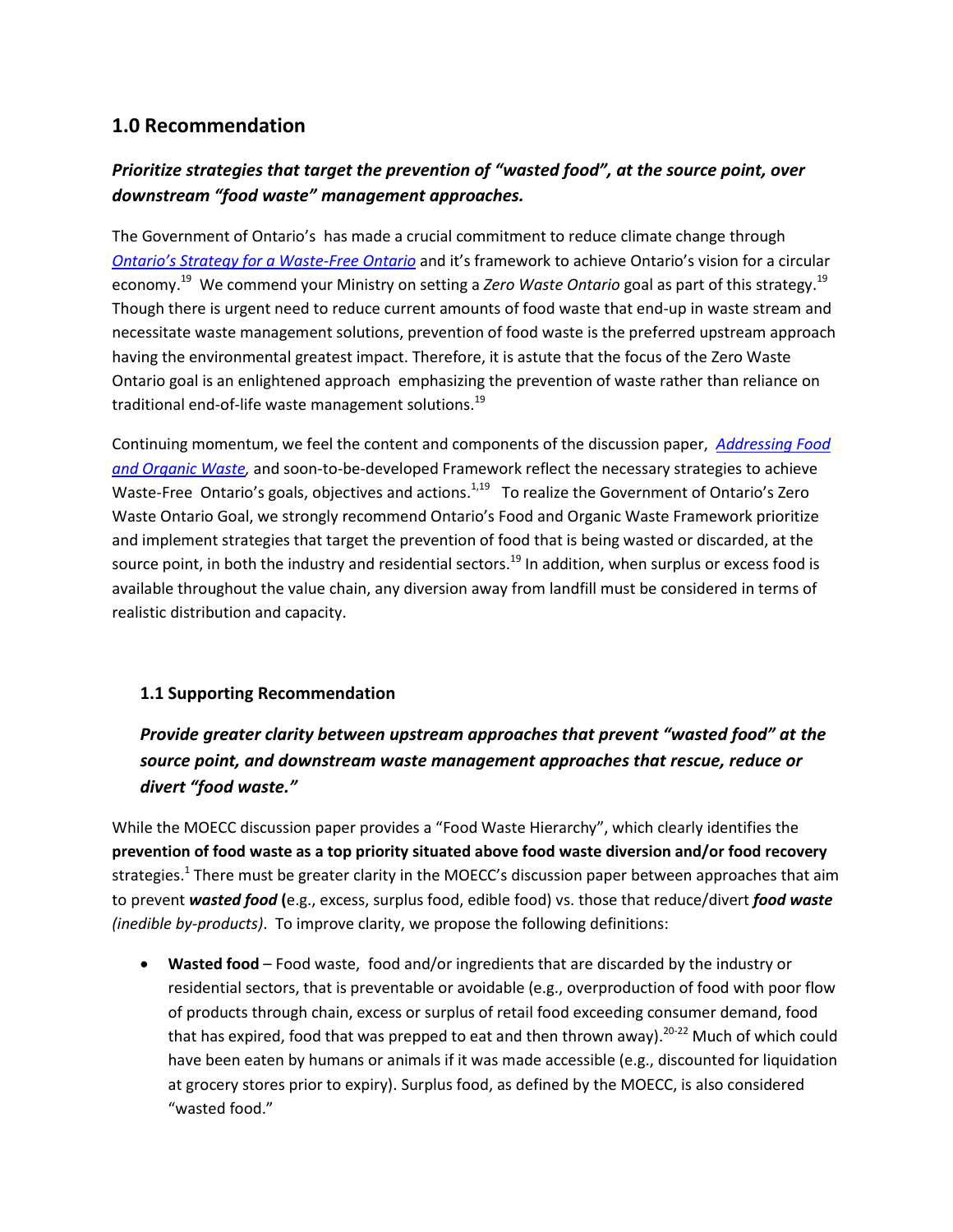**Food waste** – Food waste that is inedible or unavoidable and is generated as a by-product through the preparation or consumption of food and drink. (e.g., egg shells, banana peels, meat bones, coffee grounds).<sup>20-22</sup>

This distinction between wasted food and food waste is paramount as wasted food can be prevented and consumed, not requiring waste management or disposal in landfills and thus having the greatest impact on climate change.

While the Food Waste Hierarchy clearly identifies prevention of wasted food as the top priority for this Framework, it is ironic that in the discussion paper, the main strategy described under *A: Prevention of Food Waste* is food rescue, which is a downstream approach to reduce/divert wasted food (edible food that can be fed to animals or people) and is not a strategy to prevent the generation of wasted food at source point, in either sectors. $<sup>1</sup>$ </sup>

Clarification is needed to reinforce that food rescue/resource recovery approaches to deal with wasted food should not be grouped with or prioritized over strategies to prevent wasted food from either the industry or residential sectors These are *different approaches* that require *different strategies*.

#### **1.2 Supporting Recommendation**

### *Apply economic and policy tools consistent with prioritization of prevention of wasted food over food waste management solutions.*

The differentiation between the two approaches with prioritization of prevention also must translate into implementation. While similar policies and economic tools could be used for prevention and reduction/diversion (e.g., legislation, taxes/tax rebates, subsidies, fines), the application of tools must be conducted in accord with strategy priorities. Targeting prevention of wasted food an outcome is very different than targeting the reduction of food waste or diversion from landfills, when preventable food waste has already been discarded or entered the waste stream.

To achieve Ontario's Zero Waste goal, effective strategies must be in place to minimize the quantity food that is discarded—including strong disincentives like disposal fees, including incremental fees if the waste is bulky and/or more difficult to dispose of or treat—and fines for the value of carbon footprint equivalency for inputs up to this point (e.g., growing, packing, transportation of the wasted food).

Food recovery approaches can be implemented to rescue edible food (e.g., to feed people or animals) or to reuse or recycle non-edible organic food (e.g., for industrial energy sources or composting agricultural use) in accordance with a circular economy model. However, when surplus is donated for recovery, there should be no incentive or reward for such activity, since this practice will essentially reward and encourage further wastage. We note special exception in Ontario, whereby farmers can donate perishable food surplus and receive a tax credit towards their loss of product (i.e., Taxation Act, 2007).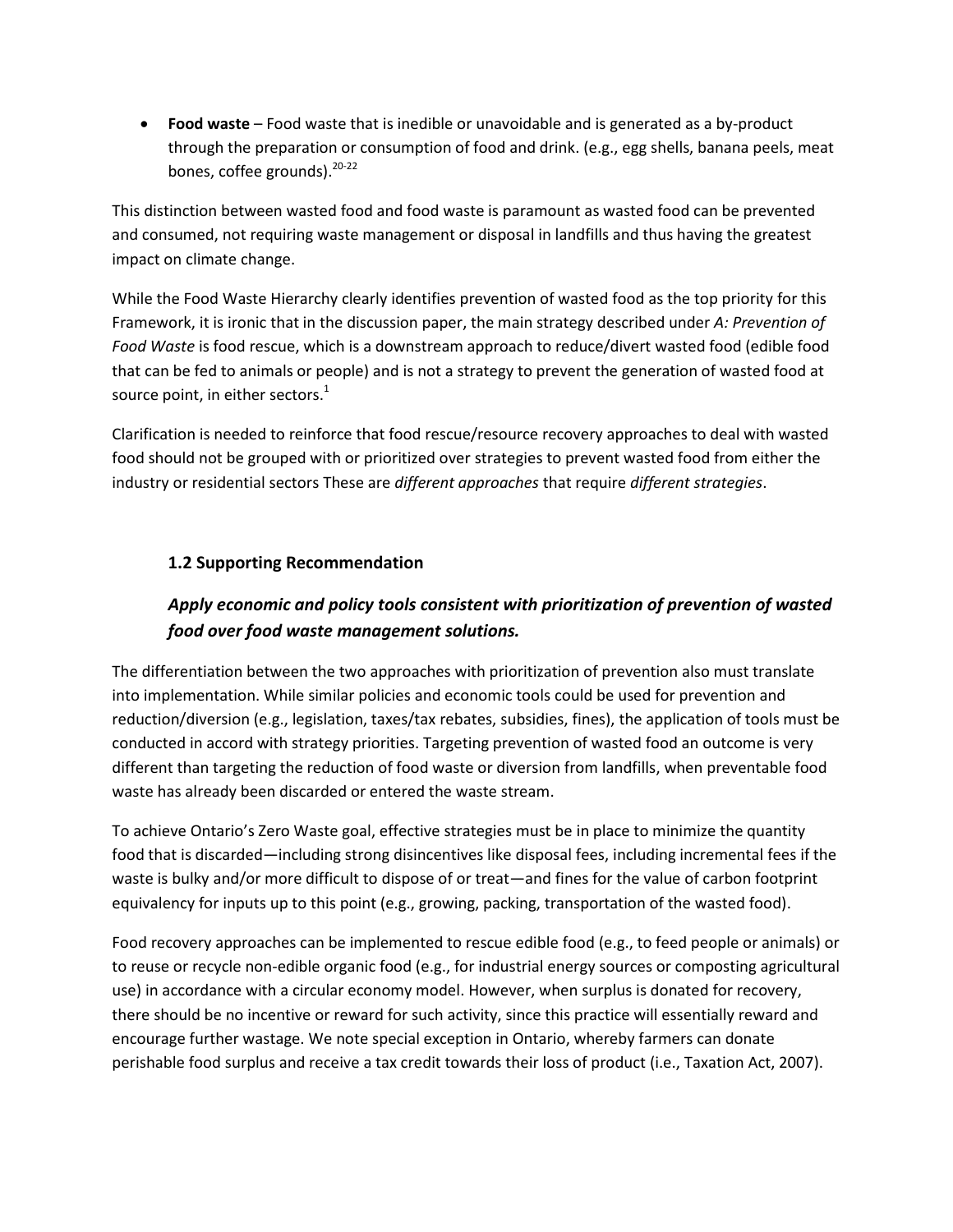Policy tools to "prevent food waste" are provided in Table 2 (page 19).<sup>1</sup> Here, distinction between the application of policy tools to prevent wasted food and application of policy tools to reduce/divert food waste is needed. Yet, the table groups two distinct approaches as the same. For example, education approaches can prevent food from being wasted at the household level, whereas, the *donor protection* approach actually encourages industry to waste edible food by supporting redistribution channels for surplus food, rather than discouraging industry from wasting edible food throughout the supply chain.

Likewise, in table 2 (page 19),<sup>1</sup> the description of *incentives*, as a policy tool, groups the two distinct approaches together, incentives that encourage food waste prevention with incentives that support the reduction/diversion of wasted food from reaching landfills. However, in the description of incentives, only an example of a lower priority approach that supports food waste diversion is provided (i.e., redistribution of surplus or excess food) and this should not be emphasized over the prevention of wasted food. Incentives for waste diversion provide a financial award for donation of wasted food, thereby encouraging industry to waste food, rather than to discouraging wasted food.

While it is acknowledged that diversion from landfills is an important goal to be achieved over waste disposal, this should not be prioritized over prevention of waste food by industry or residential sector. *Disincentives* to discourage food waste, (e.g., policy/economic tools, such as fines and taxes for waste generation and disposal) are powerful, particularly with industry as it functions to generate financial profit, and must be included in the Framework.

#### **1.3 Supporting Recommendation**

### *Support the development of a broad range of food literacy attributes and employ targeted, social marketing as key strategies to shift public attitudes and change behaviours to prevent wasted food from the residential sector.*

In Canada's supply chain, consumers are substantial generators of food waste, representing 47% of the total food wasted.<sup>1</sup> More startling, it is estimated that almost 50% of total food wastage occurs at the post-consumer stage, with 9-125 kg of edible food per person disposed annually in waste streams sent to landfills.<sup>20</sup> The public and residential sector is identified as a key sector to target in *Ontario's Strategy [for a Waste-Free Ontario,](https://files.ontario.ca/finalstrategywastefreeont_eng_aoda1_final-s.pdf)* with specific reference to upstream prevention approaches, include raising awareness and educating the public to shift traditional views of food waste in order to move from a system of that manages waste to a system that emphasizes zero waste, zero greenhouse gases and achieving a circular economy. $1,19$  From an economic perspective, not only do food waste prevention programs/strategies support the reduction of food costs for consumers, but research shows that household food waste prevention programs are cost-effective, showing a reduction in generated food waste and a return on investment for dollars spent on programming (see the business case for food waste prevention in [BC's Residential Food Waste Prevention Toolkit](http://www2.gov.bc.ca/assets/gov/environment/waste-management/recycling/organics/resources/food_waste_reduction_toolkit.pdf)).<sup>20</sup>

At the household or residential level, research suggests there may be many factors contributing to the problem of wasted, edible food. For example, a recent Guelph study links multiple relationships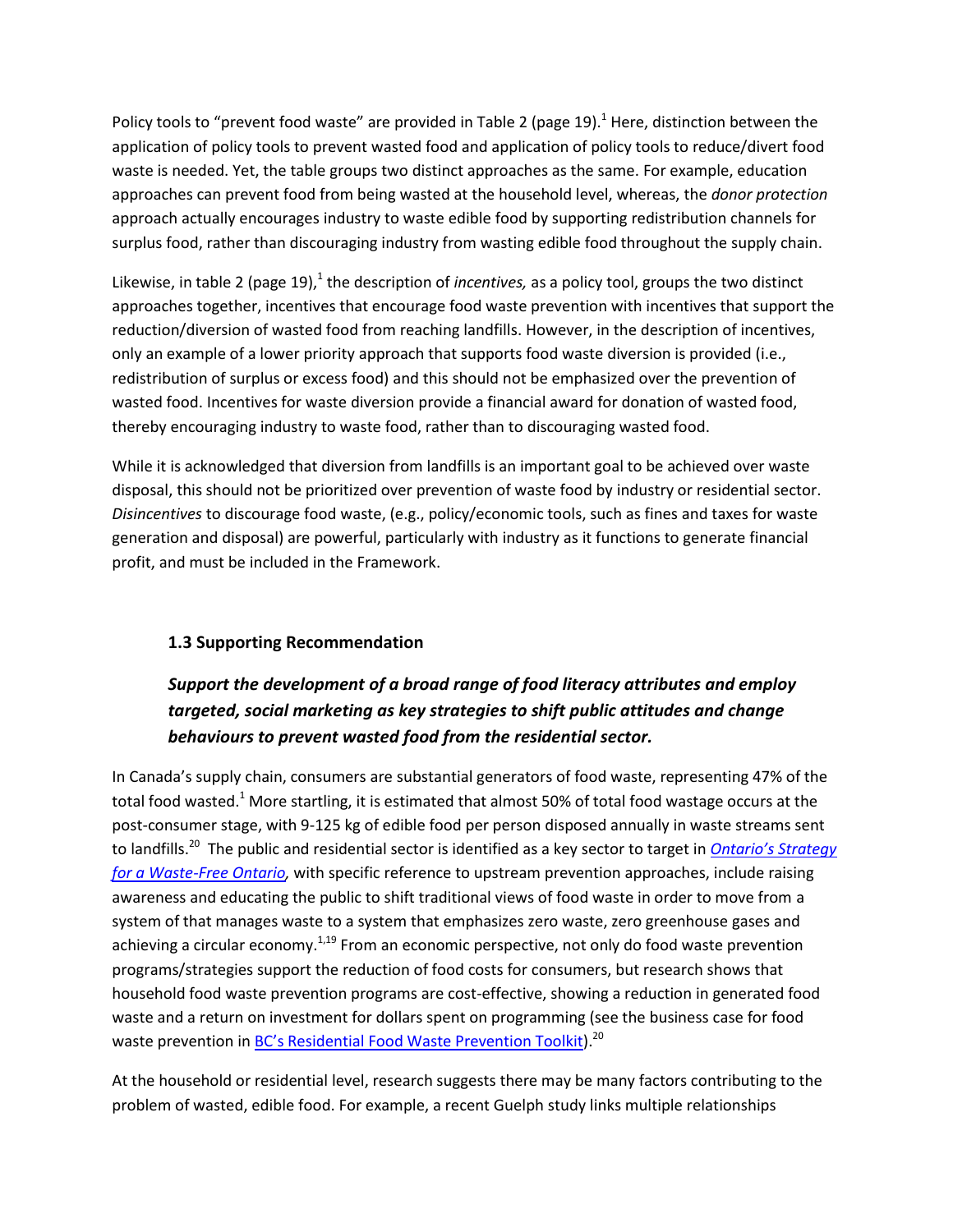between the generation of household waste and household shopping practices, food preparation, waste management and a wide range of individuals' attitudes, believes and lifestyles.<sup>23</sup> Largely, household food waste occurs when too much food has been prepared, when food it is not consumed before it expires (or when individuals are not sure it is safe to eat), or when individuals lack of knowledge or confidence to use leftover food, etc.<sup>22</sup> Gaps in food literacy exist among Canadians related to date labelling (e.g., sell by", "use by", "best before", and "expiration") which contributes to food waste due to consumers concern around food safety.<sup>24</sup>

Health promotion strategies that raise awareness and educate the public, such as social marketing campaigns and food literacy activities, have proven to be effective to change public's behaviour around food waste.<sup>20-21</sup> Reflecting this, we are pleased to see that the discussion paper has included various food literacy and social marketing tools and approaches that target the public and various sectors across the supply chain to prevent the generation of wasted food at its source, before it reaches waste streams.<sup>1</sup> **We recommend the development of a broad range of food literacy attributes**, by means of a far reaching, targeted social marketing campaign, as a key strategy to increase knowledge, shift public attitudes and change consumer/household behaviours. This can improve consumers' meal planning and consumer behaviours and shift wasteful household food preparation behaviours.<sup>22</sup>

**To help minimize consumer confusion and misunderstanding aroun[d date labelling](http://www.inspection.gc.ca/food/information-for-consumers/fact-sheets-and-infographics/date-labelling/eng/1332357469487/1332357545633) of retail foods**, we strongly recommend that the MOECC work with the Canadian Food Inspection Agency to address this gap in consumers' food literacy in public education campaigns to help prevent food wasted at the consumer and household levels. As additional labelling support would be the inclusion of a "freeze before" date to accompany "best before" dates. $^{24}$  To further support consumers regarding the need for information around food waste and food safety, we recommend a central support agency for consumers to obtain credible information related to food waste and food safety, such as Eat Right Ontario or the Nutrition Resource Centre.

Successful social marketing campaigns and food literacy programs, such as the United Kingdom's *Love Food Hate Waste -* which aims to prevent residential food waste through awareness, shifting attitudes, knowledge of actions to change behaviours to reduce household food waste - should be prioritized as an important upstream component of Ontario's Food and Organic Waste Framework. Broad public awareness and educational campaigns also have the potential to support prevention of food waste generated by the retail sector, for example, when consumer behaviours shift, purchasing less desirable foods more frequently to reduce unsold food that is typically wasted in supermarkets or grocery stores. Educational activities can also target industry to provide insights how marketing approaches can be altered to reduce food waste without financial impacts. For example, the Buy One Get One Free program in Tesco grocery stores (U.K.) permitted consumers to purchase both items at once (e.g., perishable strawberries) but retrieve the second within two weeks later thus reducing food waste occurring due to bulk purchases of perishable foods spoiling.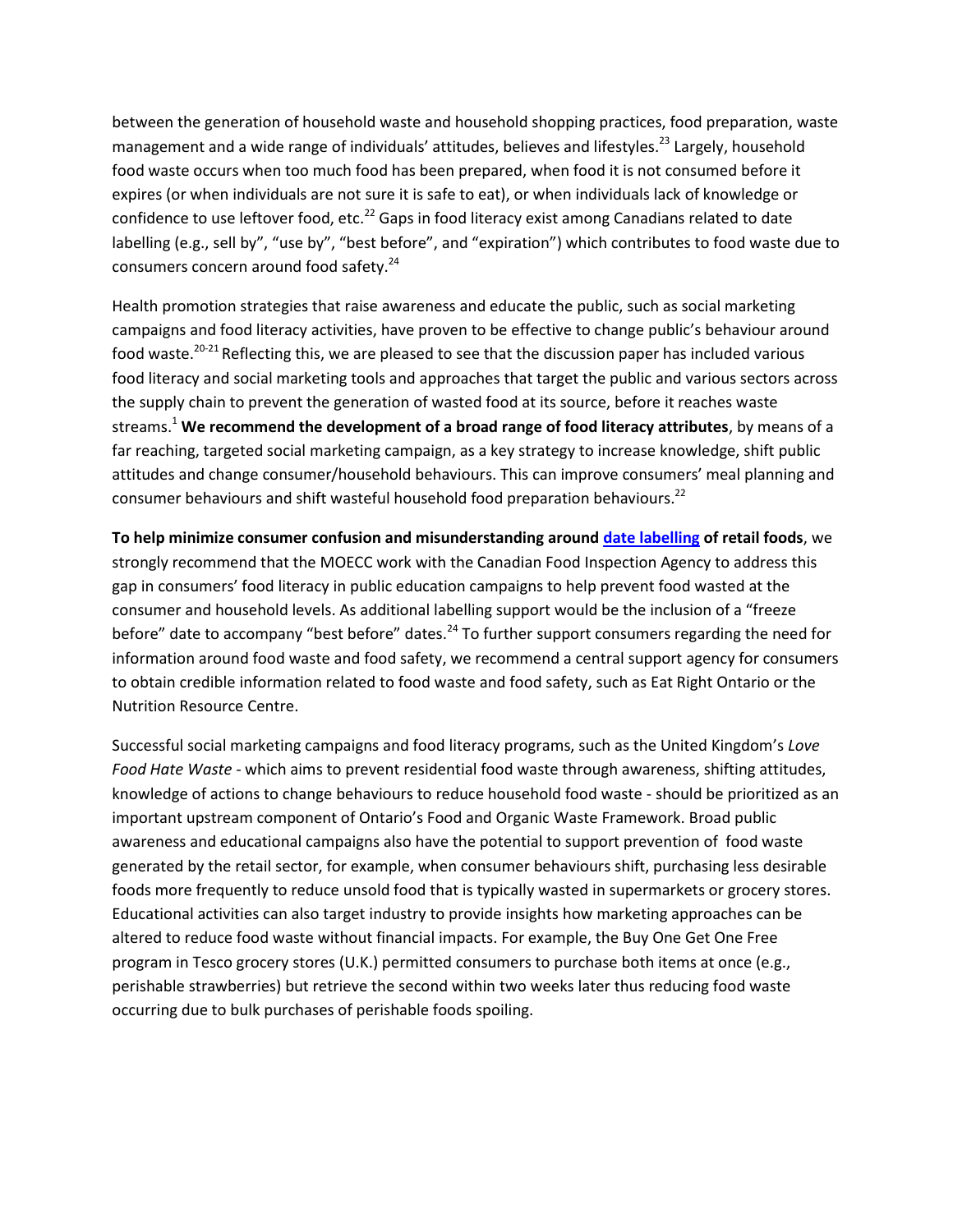### **2.0 Recommendation**

*Engage key partners and experts to participate in the multi-stakeholder working group of experts to support the development of Ontario's Food and Organic Waste Framework and in development of evidence-based, targeted social marketing and educational campaigns/activities.*

The issue of food waste is complex and multifaceted. To effectively address and prevent the environmental impacts associated with food waste, strong and coordinated leadership is required to meaningfully engage key partners and experts throughout the supply chain (from field to fork) and across the relevant sectors to develop and implement evidence-based, targeted and effective strategies.

The strategies considered for the soon-to-be developed Framework are crucial to effectively achieve the ambitious goals set forth under the Government of Ontario's Strategy for a Waste Free Ontario and to prevent unintended consequences of misaligned political and economic levers. As such, it is critical to include policy analysts and economists on the multi-stakeholder working group to develop the Framework to ensure levers are used effectively to achieve a circular economy.

The discussion paper references representatives from key groups to include when establishing the working group of multi-stakeholders to provide advice on the development of the Framework. We are pleased to see that members will represent the various players in the food sector, as although the root causes of food waste are generalizable, the specifics of food waste will vary throughout the supply chain.<sup>22</sup> It will also be important to include a variety public sector representatives and experts, particularly those with an understanding of the factors contributing to household and industry waste (e.g., non-profit and health promotion organization representatives, public health representatives etc.). For example, the [Ontario Food Collaborative](https://www.google.ca/url?sa=t&rct=j&q=&esrc=s&source=web&cd=1&cad=rja&uact=8&ved=0ahUKEwj2-5P9p7TVAhXqyoMKHQ_PC9wQFggmMAA&url=http%3A%2F%2Fekonomos.com%2Fwp-content%2Fuploads%2F2016%2F04%2FFood_Collab_Strategic_Plan.pdf&usg=AFQjCNEHyEb93h4k4nEV-8uiSfy0aULUHA) brings a wealth of both food waste and healthy eating expertise.

We are deeply concerned that public health appears to be missing from the provided list of potential members for the multi-stakeholder group. Specifically, Registered Dietitians, food security experts, public health inspectors and environmental health specialists are key stakeholders requisite to important discussions related healthy eating, food safety, food insecurity, waste management and climate change.

- For support regarding effective and best practices in food waste and food safety, healthy eating, social marketing and food literacy, we strongly recommended to consult and ensure the participation of the Ontario Food Collaborative, the Nutrition Resource Centre at Ontario Public Health Association (OPHA), the Ontario Society of Nutrition Professionals in Public Health (OSNPPH), Eat Right Ontario and Dietitians of Canada.
- For discussions related to food insecurity, we strongly recommend that the Ministry engages PROOF researchers, the OSNPPH's Food Security Workgroup and the Nutrition Resource Centre at OPHA.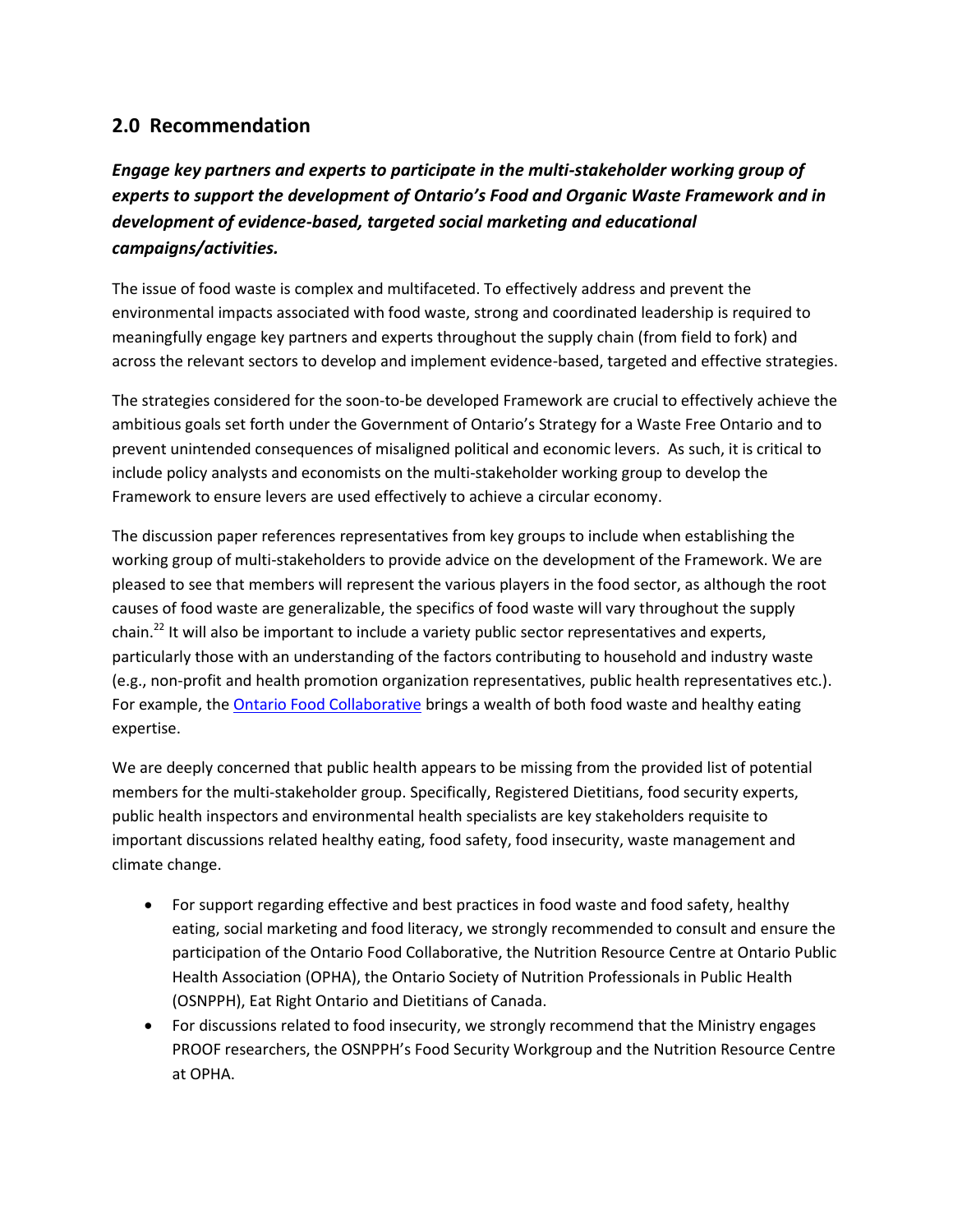- For environmental health and food safety aspects, Ontario Public Health Association's constituent societies and workgroups can support the development of the Framework (i.e, Association of Supervisors of Public Health Inspectors in Ontario, Canadian Institute of Public Health Inspectors, OPHA Environmental Health Workgroup).
- For effective economic and policy levers, include public health economists and policy analysts.

We have also noted that there needs to be a central and coordinated agency, such as Eat Right Ontario and the Nutrition Resource Centre, to provide support to consumers and the public around food waste and food safety.

### **3.0 Primary Recommendation**

### *Use policy and economic instruments effectively to correct food sector market failures, such that the industry sector/market system be accountable financially and environmentally for the food waste it generates.*

As previously stated, we are pleased to see in the MOECC's discussion paper, Addressing Food and Organic Waste, prevention of food that is wasted is clearly identified as a top priority in the "Food Waste Hierarchy" (page 18) situated above food recue/diversion strategies.<sup>1</sup> As highlighted in the MOECC's discussion paper, an estimated 53% of food wasted in Canada is generated along the supply chain from production to distribution to retail, pointing to industry as a key sector to target for the prevention and reduction of food waste. $1$ 

Waste management is merely one consequence or cost of the food sector, with many other social, environmental and economic impacts (e.g., environmental degradation, climate change, ineffective use of scarce and finite natural resources and human labour, food insecurity).<sup>25-26</sup> While the global demand for food is rising, climate change threatens the environmental capacity to continue to produce food at its current rate.<sup>25</sup> Yet globally, an estimated one-third of all food produced for human consumption is wasted and, in Ontario, it was recently estimated that 60% of the annually generated food and organic waste was sent for disposal, contributing to methane and greenhouse gas production and climate change. $1,27$ 

From an economic perspective, many of the negative social, environmental and economic impacts associated with the food sector, can be considered negative externalities, as the costs of these are often incurred (in full or in part) by a party outside of the market system, such as the public sector.<sup>28</sup>

In Ontario, waste management is organized municipally or regionally, with budgets to support such activities.<sup>21</sup> This means that the full costs of waste management are not included in the total costs to produce, distribute and retail foods and not reflected in the market value of foods. Moreover, the environmental costs of disposal of industrial food waste, such as pollution and climate change associated with degradation of organic wastes in landfills, generates further externalities, pointing to multiple market failures in the food sector.<sup>29</sup>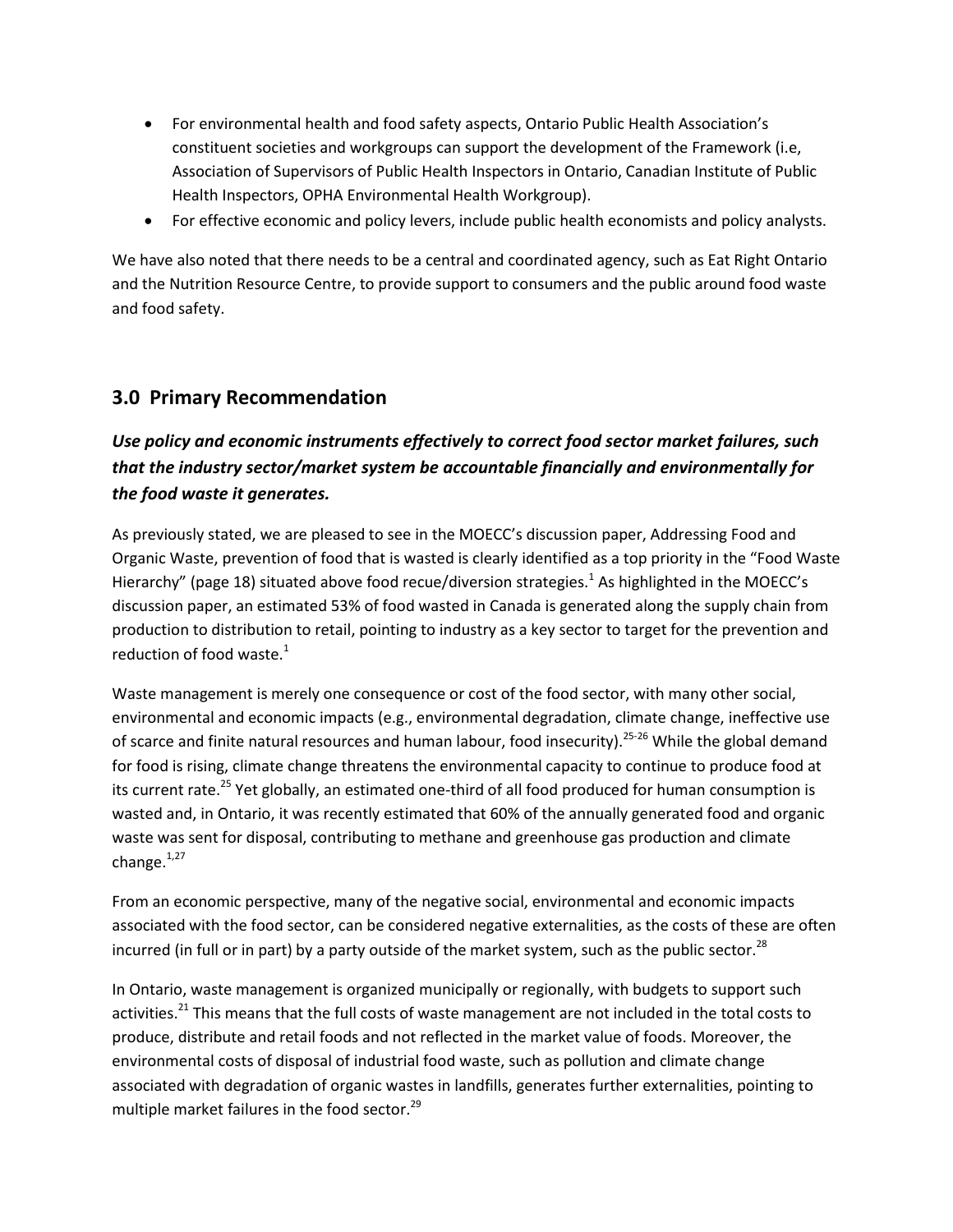Market failures warrant government intervention and use political and economic tools to correct market failures in the industry sector, such that externalities or the costs of productions are internalized and reflected in the market value of food produced. This requires the appropriate use of economic and policy tools to correct market failures in the food industry sector, discouraging industry from wasting food throughout the supply chain and ensuring financial accountability for environmental costs from production, packing, distribution and retailing. The inappropriate misuse of economic tools to address the environmental impacts of food waste as market failures, such as a food donor tax credit, not only costs the public sector in terms of economic losses to the provincial tax base but incentivizes industry to waste food and dump its surplus, rather than preventing wasted food from occurring along the supply chain. Further, it increases public sector costs to sustain a system and infrastructure to redistribute wasted food without correcting the market failure.

Economists argue that aims for environmental sustainability are at odds with market profitability in the food industry sector and, thus the only way to correct market failures, including industrial food waste and climate change, is to prevent it from occurring at the earliest possibly point throughout the supply chain.<sup>25,27</sup> This aligns with the MOECC's top priority in the "Food Waste Hierarchy"<sup>1</sup> to prevent food waste, at the source, and further recommends to use policy and economic instruments appropriately to correct market failures, such that the costs are absorbed by the market system rather than the public.<sup>1,28</sup> We strongly recommend the appropriate use of policy and economic tools to correct market failures, with the application of tools to target the prevention of wasted food over the reduction of food waste throughout the supply chain. In dealing with waste management at the municipal level, government could implement regulatory instruments (e.g., tax based on waste generated/carbon footprint, e.g, carbon tax) or market incentive policies to discourage the industrial sector from generating food waste.<sup>28</sup>

We view economic and policy tools as important measures for the government to direct upstream strategies to prevent food waste throughout out the supply chain and to achieve its Zero Waste Ontario goal to eliminate greenhouse gases from the waste sector.<sup>19</sup> We commend the Government for its bold legislation to support the Waste-Free Ontario Strategy. Specifically, the Resource and Recovery and Circular Economy Act, 2016, which establishes full producer responsibility by making producers environmentally and financially responsible for recovering resources and reducing waste associated with production and packaging.<sup>19</sup> Further, we strongly support the Government of Ontario's consideration for a legislative ban of food waste, as this would be a powerful lever, targeted at food waste prevention, to correct the environmental impacts of food waste as market failure and to, again, support the Government in reaching its strategic goals. $<sup>1</sup>$ </sup>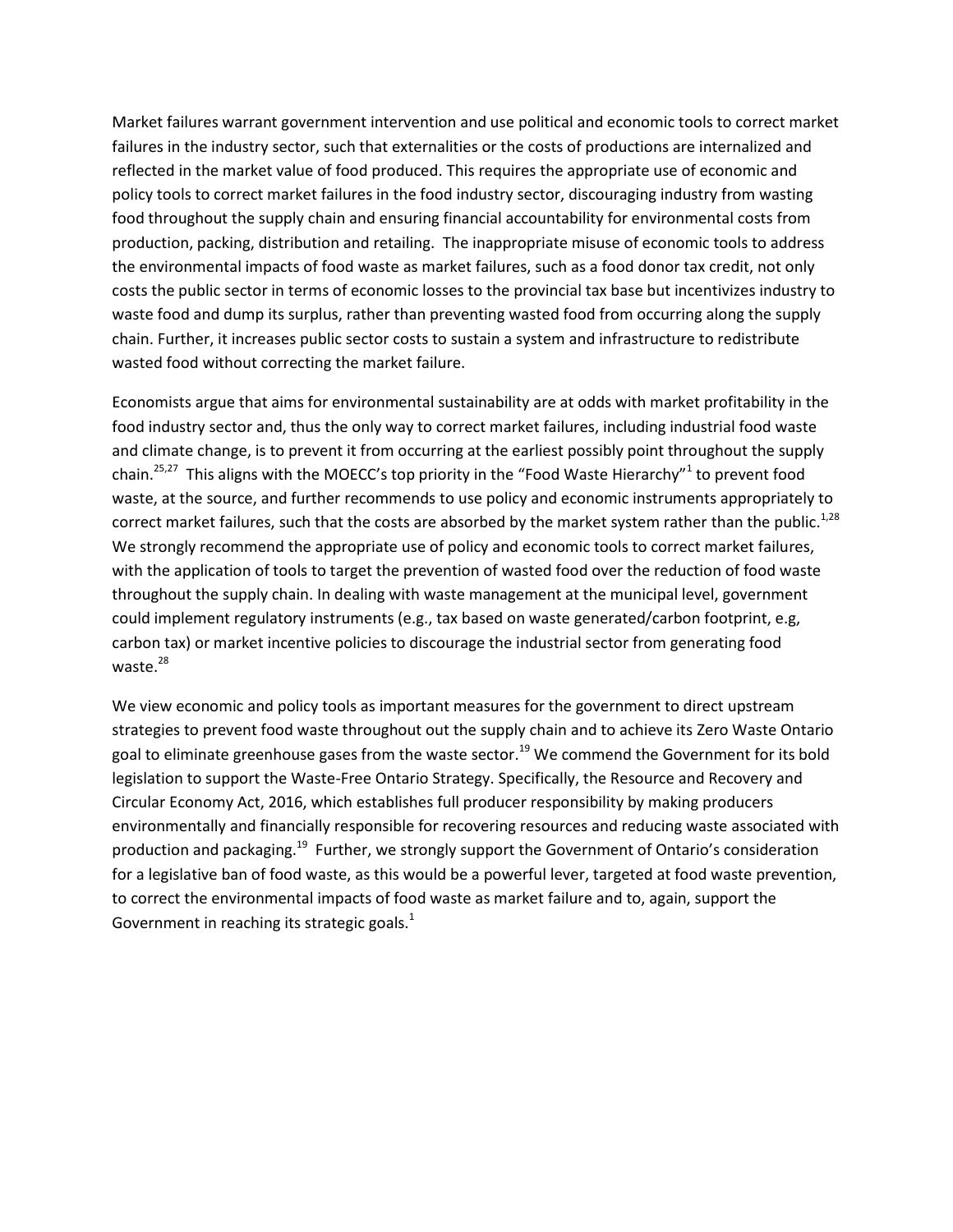#### References

- 1. Ontario Ministry of the Environment and Climate Change. Discussion Paper: Addressing Food and Organic Waste in Ontario. Toronto: Government of Ontario; 2017 May. 34 p.
- 2. Tarasuk, V., A. Mitchell, and N. Dachner, Household food insecurity in Canada, 2012. 2014, Research to Identify Policy Options to Reduce Food Insecurity (PROOF): Toronto ON.
- 3. Tarasuk, V., A. Mitchell, and N. Dachner, Household Food Insecurity in Canada, 2014. 2016, Research to Identify Policy Options to Reduce Food Insecurity (PROOF): Toronto ON.
- 4. Vozoris, N. and V. Tarasuk, Household food insufficiency is associated with poorer health. Journal of Nutrition, 2003. 133(1): p. 120-126.
- 5. Kirkpatrick, S., L. McIntyre, and M. Potestio, Child hunger and long-term adverse consequences for health. Arch. Pediatr. Adolesc. Med, 2010. 164(8): p. 754-762.
- 6. Tarasuk, V., et al., Chronic physical and mental health conditions among adults may increase vulnerability to household food insecurity. Journal of Nutrition, 2013. 143(11): p. 1785-1793.
- 7. Chan, J., et al., Challenges of diabetes self-management in adults affected by food insecurity in a large urban centre of Ontario, Canada. International Journal of Endocrinology, 2015. Article ID 903468.
- 8. Anema, A., et al., Food insecurity and HIV/AIDS: current knowledge, gaps, and research priorities. Current HIV/AIDS Reports, 2009. 6: p. 224-231.
- 9. Tarasuk, V., et al., Association between household food insecurity and annual health care costs. Canadian Medical Association Journal, 2015. 187(14): p. E429-E436.
- 10. Loopstra, R. and V. Tarasuk, The relationship between food banks and household food insecurity among low-income Toronto families. Canadian Public Policy, 2012. 38(4): p. 497- 514.
- 11. McIntyre, L., et al., Coping with child hunger in Canada: have household strategies changed over a decade? Canadian Journal of Public Health, 2012. 103(6): p. 428-432.
- 12. McIntyre, L., S. Connor, and J. Warren, A glimpse of child hunger in Canada, in Working Papers. 1998: Ottawa. p. 1-28.
- 13. Food Banks Canada, HungerCount 2012. 2012: Toronto ON.
- 14. Tarasuk, V., et al., A survey of food bank operations in five Canadian cities. BMC Public Health, 2014. 14: p. 1234.
- 15. Food Banks Canada, HungerCount 2013. 2013: Toronto ON.
- 16. Ricciuto, L., V. Tarasuk, and A. Yatchew, Sociodemographic influences on food purchasing among Canadian households. Eur. J. Clin. Nutr, 2006(60): p. 778-790.
- 17. Dachner, N., et al., Food purchasing and food insecurity among low-income families in Toronto. Can J Diet Prac Res, 2010. 71(3): p. e50-e56.
- 18. Huisken, A., S. Orr, and V. Tarasuk, Adults' food skills and use of gardens are not associated with household food insecurity in Canada. Canadian Journal of Public Health, 2016. 107(6): p. e526–e532.
- 19. Ontario Ministry of the Environment and Climate Change. Strategy for a Waste-Free Ontario: Building the Circular Economy. Government of Ontario: Toronto; 2017 Feb. 45 p.